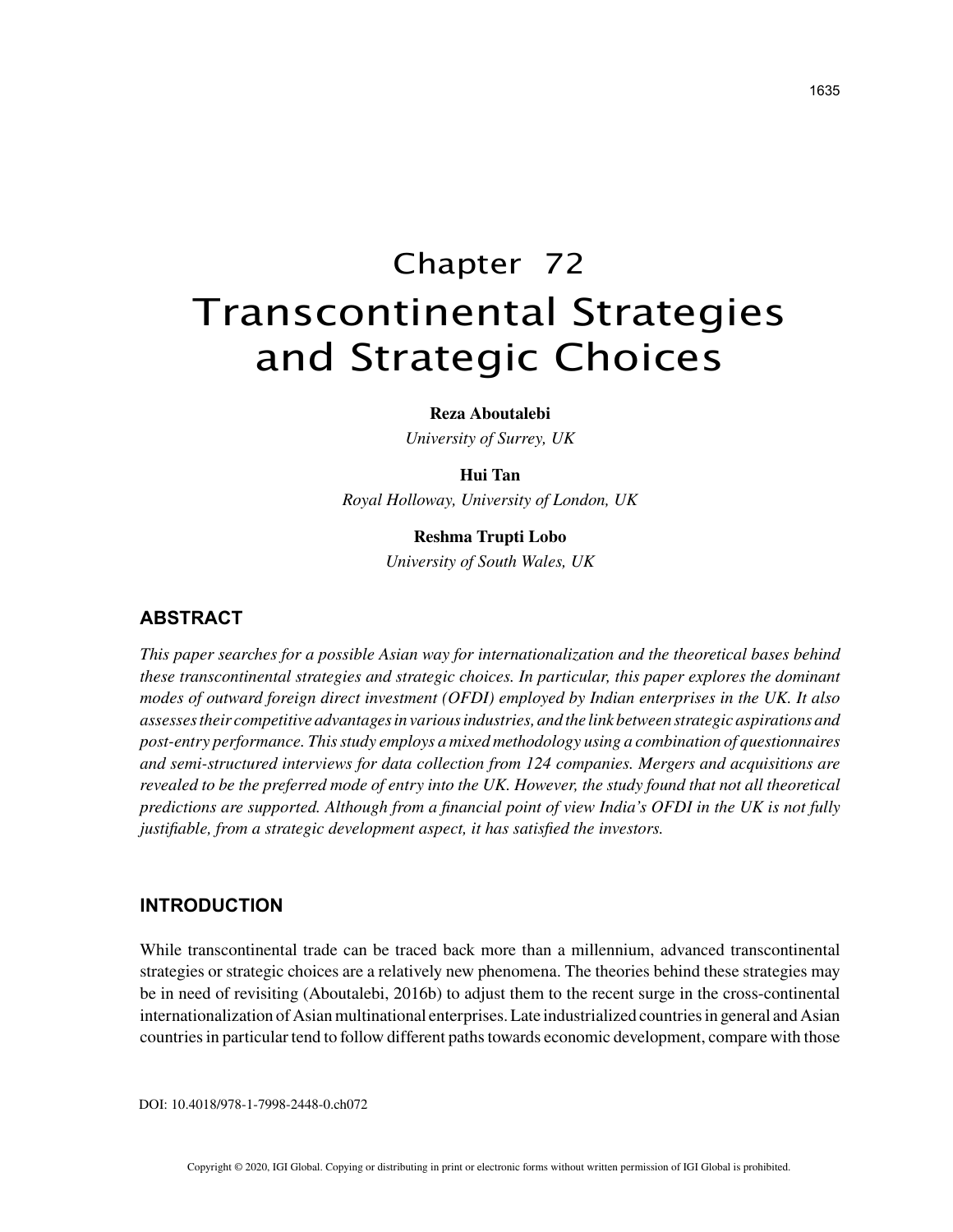of the early developed ones. This research is an attempt to shed light on the preferred modes, strategies and strategic choices of Indian companies for internationalization and to assess the suitability of current theories to explain these preferences.

Foreign Direct Investment (FDI) as one of the common mode of internationalization refers to "an investment made to acquire lasting interest in enterprises operating outside of the economy of the investor" (International Monetary Fund, 2015). Recently, Outward FDI (OFDI) from Asian countries into the developed countries has fast been gaining momentum. A report by the Organisation for Economic Cooperation and Development (OECD) shows that Asia's developing countries are the first major source of OFDI (see Figure 1). The recent World Investment Report (2015) by the United Nations Conference on Trade and Development (UNCTAD) indicates that not only is there a growing trend of OFDI from Asian economies, more interestingly, there has been a dramatic increase in the number of enterprises originated from developing economies investing in *developed* host countries. This 'reverse' globalization has been termed 'unconventional' (Kedia, Gaffney & Clampit, 2012), as it does not follow the conventional internationalization path previously predicted based on the experiences of firms out of developed (primarily Western) economies.

Several Asian economy proponents have argued that the traditional theories fall short in explaining the FDI patterns from Asian economies. The emergence of these new multinational enterprises (MNEs) raises the need for further study and the development of new theories. A few renowned management advisory organizations have published informative reports (BCG, 2015; Price WaterhouseCoopers, 2010) and attempted to predict the possible long-term consequences. The structure of the paper is as follows: after the theoretical frameworks that highlight internationalization theories regarding multinationals from Asian economies, Indian multinationals in the United Kingdom (UK), research methodology and finally discussions and findings are presented.